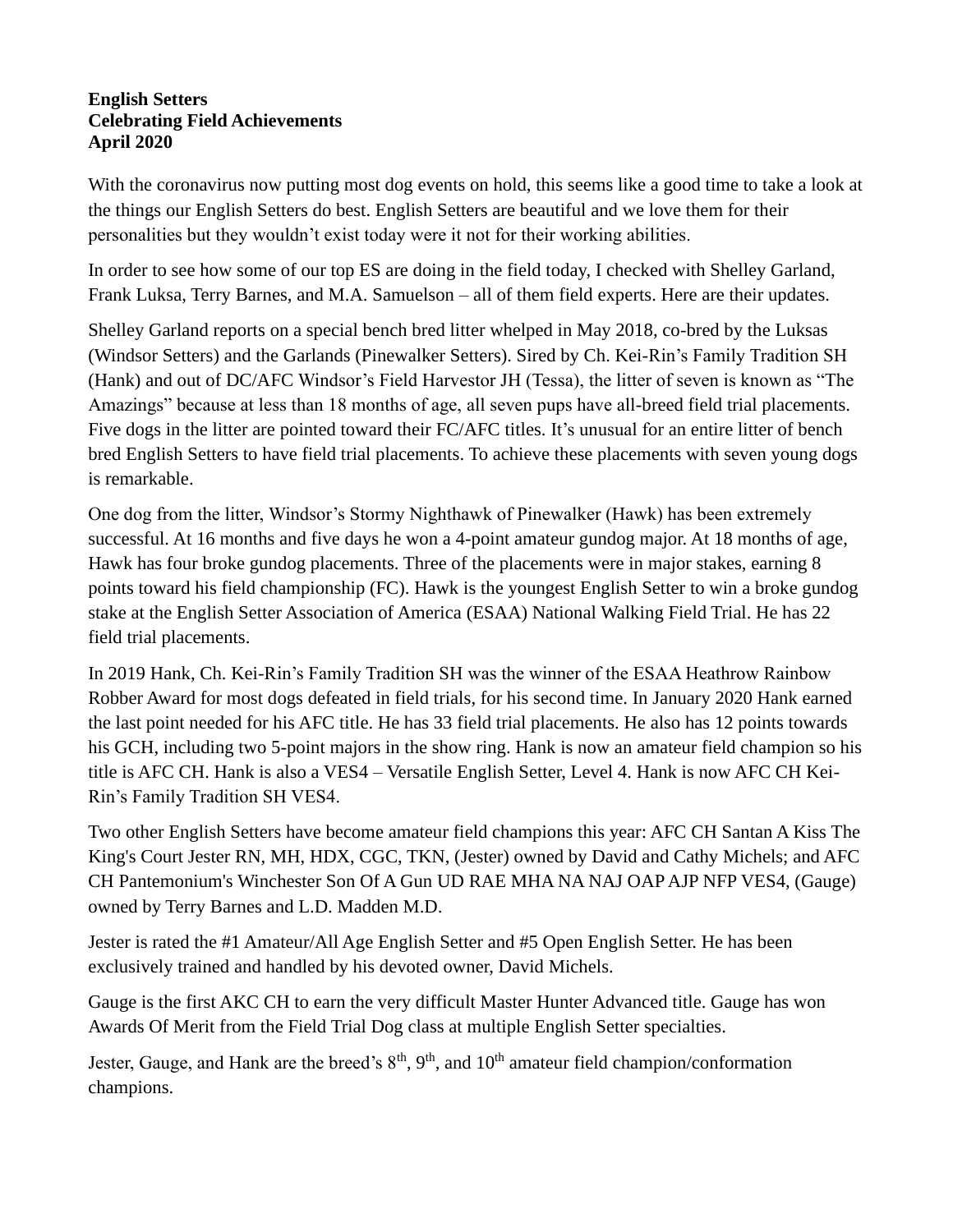Both Jester and Gauge are first and foremost the Michels' and Terry's personal hunting dogs, spending most of the hunting season afield with them.

Terry Barnes is also bringing along a new young dog named Winchester's Having A Field Day (Quail) so look to see her in the field soon!

Many English Setter owners are also taking advantage of hunt tests offered to show off their dog's instincts and abilities. Here are the results from the ESAA Hunt Tests and Field Trial Sweeps in September 2019.

## **ESAA Field Trial Sweeps Results: Judges Larry Madden/ Garth Gourlay**

 $1<sup>st</sup>$ Windsor's Sky's The Limit "Skylar"; Frank J. Luksa O/H

 $2<sup>nd</sup>$ Windsor's Lightning Over Munroc "Tesla"; Gen. Rhonda Cornum & Frank J. Luksa / H. Luksa

 $3<sup>rd</sup>$ rd CH. Linwood Additional Incentives, JH, BN, CGC, TKN, VES1, "Addie"; Phil Gorman & Amber Bach Gorman/ H. Amber Bach Gorman

 $4^{\text{th}}$ th CH Bull Mtns Kiss The Girls, JHA, BN "Zander"; "Rhonda Dillman, Anastasia Swarthout / H. Swarthout

AOM Bayou Bend La Belle of The Ball, JH, HD, VES1, CGC; "Tessa" Steve & Donna Rolando O/H

AOM Windsor's Blue Sky, "Blue"; Robert & Kim Sexton / OH

## **Senior Hunter Passes: Judges: Robert Webb / Jean Webb**

GCH Willowpond & Hiddenlane Clear The Deck, "Claire" O/Karen Lishinsky & Ray McVeigh H/R McVeigh DC AFC Windsor's Field Harvester, JH "Tessa" O/Frank & Hunter Luksa H/Frank Luksa

## **Junior Hunter Passes: Judges: Timothy W. Cummings / Mary Cernak**

Hemlock Lane Evenstar of Rivendell, JH, HD, VES1, CGC, "Ginger"; Steve & Donna Rolando O/H

Huntwood Keeping It Kool, HD, VES2 O/Judi Hunter H/Ray McVeigh

Pine Hollows Isabella's Eyes "Izza" O/Lynda Chase & David Dhewski H/Lynda Chase

CH. Pine Hollow's Don't Question It, BN, CD, RA NAP, CAA "Quest" O/H Barb Mattes

Bayou Bend La Belle of The Ball, JH, HD, VES1, CGC; "Tessa" Steve & Donna Rolando O/H

GCH Pine Hollow's Something To Talk About, HD "Gabby"; O/Lynda Chase & David Otlewski H/Chase

Windsor's Blue Sky "Blue" O/Robert & Kim Sexton H/Robert Sexton

GCH Linwood Additional Incentives, JH BN, CGC VES1 "Addie" O/Amber Bach Gorman, Phil Gorman H/Amber Bach Gorman

Bull Mtns Set'r Ridge's Stetson, BN "Stetson" O/Rhonda Dillman, Anastasia Swarthout, Melissa Newman

Stardom Dancing In The Moonlight "Cassie" O/Donna & Steve Rolando & Renee Metz H/Donna Rolando